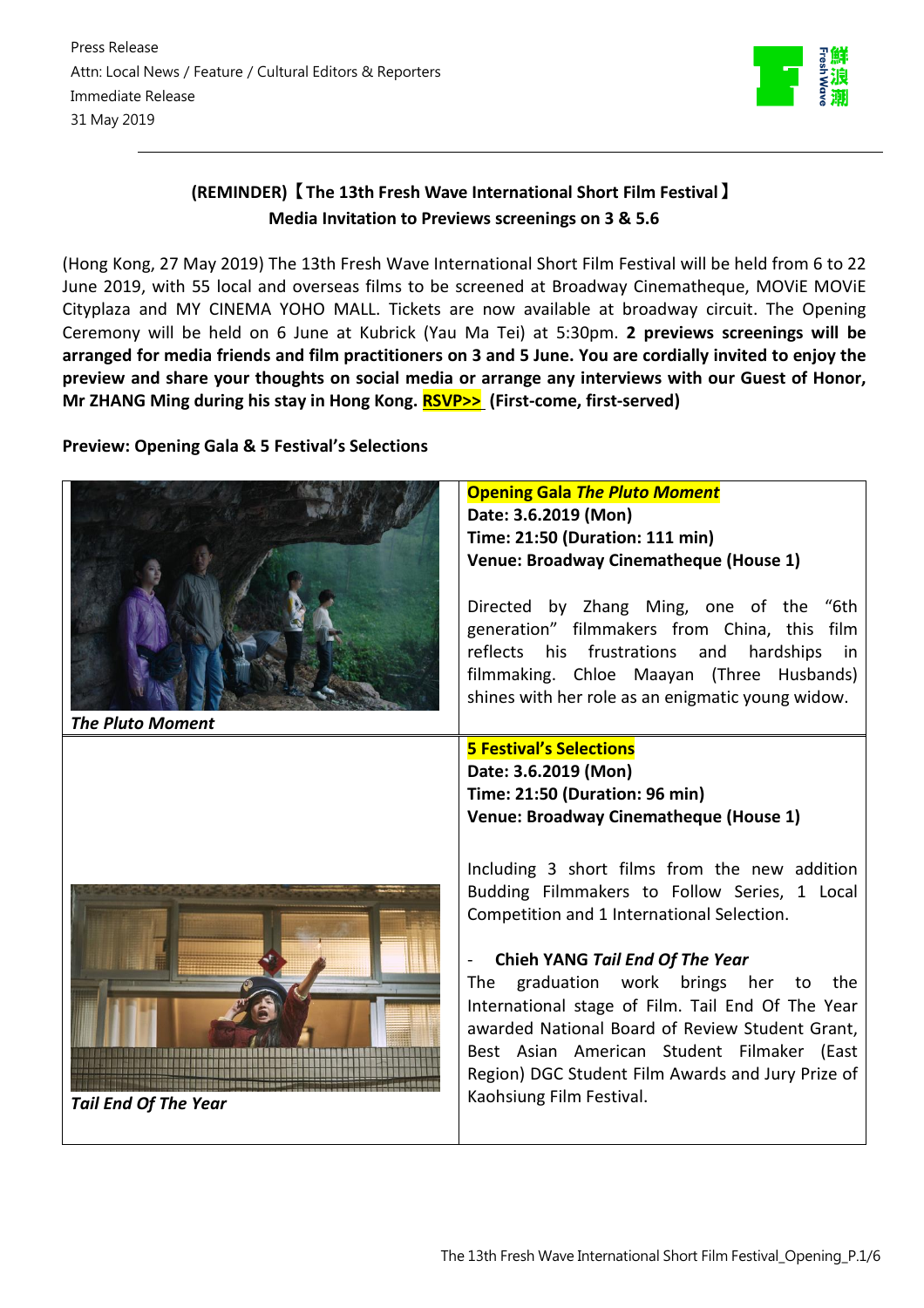



*Scissors And The Cat*



*believe it or not*



*Seventeen Floor*



*Facing Mecca*

**RSVP for the 3.6 & 5.6 Preview [Screenings](https://docs.google.com/forms/d/18makd1H0NnpqSq9Z024FvV9z7q9CTQv35Tx_fAfWGMU/edit?usp=sharing) >>**

### - **HOU Chi-jan** *Scissors And The Cat*

Director of One Day and documentary Ode to Time, Premiered at Taiwan International Documentary Film Festival. Based on a urban myth to find the missing cat, Director HOU shot the process of he and his family looking for their cat. During the shooting, family history and memories was found.

# - **River HUANG** *believe it or not*

River HUANG, Best Actor in 18th Taipei Film Festival, supporting Actor of Tracey, is becoming the director this time to figure out the "truthfulness" of our society as well as the Virtual world.

# - **CHOI Chi-fung** *Seventeen Floor*

2019 Golden House Award and Hong Kong Film Awards - Best Supporting Actor Ben Yuen role as the Uncle. The neighborhoods in seventeen floor, two students facing the "Love and Care" in the house, it's a dilemma to be tolerance or resistance? That is the question.

# - **Jan-Eric MACK** *Facing Mecca*

Winner of the CILECT Prize 2018 (Fiction), Student Academy Award (Narrative), Best of Festival Award, Palm Springs International Festival of Short Films. Facing the European refugees and religious issue, Director would like to share the true story, "not on a political level, but rather on a very personal one."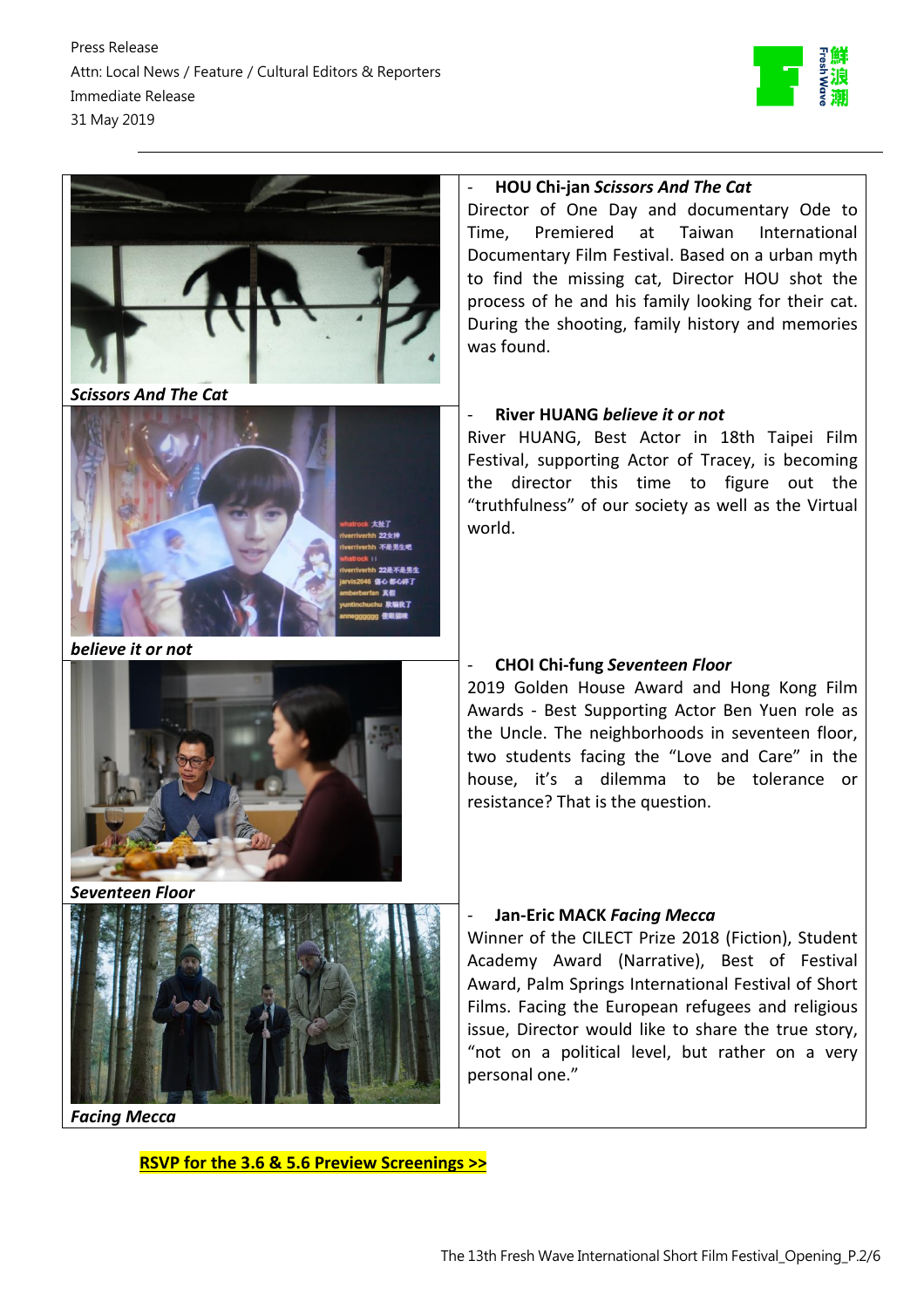



# **The 13th Fresh Wave International Short Film Festival** Festival Period: 6 - 22 June 2019 Post-Credit Cookies: 29 - 30 June 2019 Tickets are NOW available on broadway circuit: <http://www.cinema.com.hk/en/movie/special/25>

Details: [www.freshwave.hk](http://www.freshwave.hk/?a=group&id=13_freshwave) Programme Guide: <https://bit.ly/30mwglb> Download Images: <https://bit.ly/2wl3pjw>

# **Opening Ceremony: Kick-off by Directors ZHANG Ming x Johnnie TO x Aaron Kwok**

"Filmmaking requires a lifetime's commitment, the costs can be immense. After finding one's goal, one still needs perseverance and self-discipline." states Mr Johnnie TO, Chairman and founder of Fresh Wave Film Festival Limited. To promote and encourage local short film production, the Festival this year introduces The Pluto Moment (2018) by Chinese director ZHANG Ming and A Thousand Sails by Eric TSANG Hing-weng (12th Fresh Wave Award winner of the Local Competition) at the opening, during which Director Zhang Ming will be present for talks.

## **Opening Ceremony:**

Date: 6 June 2019 (Thursday)

Time: 5:30pm

Venue: Kubrick (Next to Broadway Cinematheque, Cinema Block, Prosperous Garden, 3 Public square street, Yau Ma Tei, Kowloon)

Guests:

- Directors ZHANG Ming, Eric TSANG Hing-weng
- Mr Aaron Kwok, Famous Actor
- Ms Winsome CHOW, Chief Executive of the Hong Kong Arts Development Council
- Johnnie TO (Chairman), SHU Kei (Vice Chairman) of Fresh Wave

### Screening Sections:

- 18:30 Opening Gala: *The Pluto Moment* and *A Thousand Sails* (Both premieres in Hong Kong, Mr ZHANG Ming will join the audience after this screening for a face-to-face sharing session.) - 21:50 Opening Gala: *The Pluto Moment* and *A Thousand Sails*

RSVP for the 6.6 Opening [Ceremony](https://docs.google.com/forms/d/1YfoWImDuD177fRB-Qp4hybZl2xLS_tj4NH6OMAsY2tM/edit?usp=sharing) >> Reservation of Festival [Complimentary](https://drive.google.com/open?id=1QCDaeGnbIy4ekdFzyrxuDc-2GPRn-r3t5wbfnjQQqVQ) Tickets >>

**For complimentary tickets and one-on-one interviews, please contact Lun for assistance. (3619 4520; wong\_wai\_lun@freshwave.hk)** 

 $~\sim$ End $~\sim$